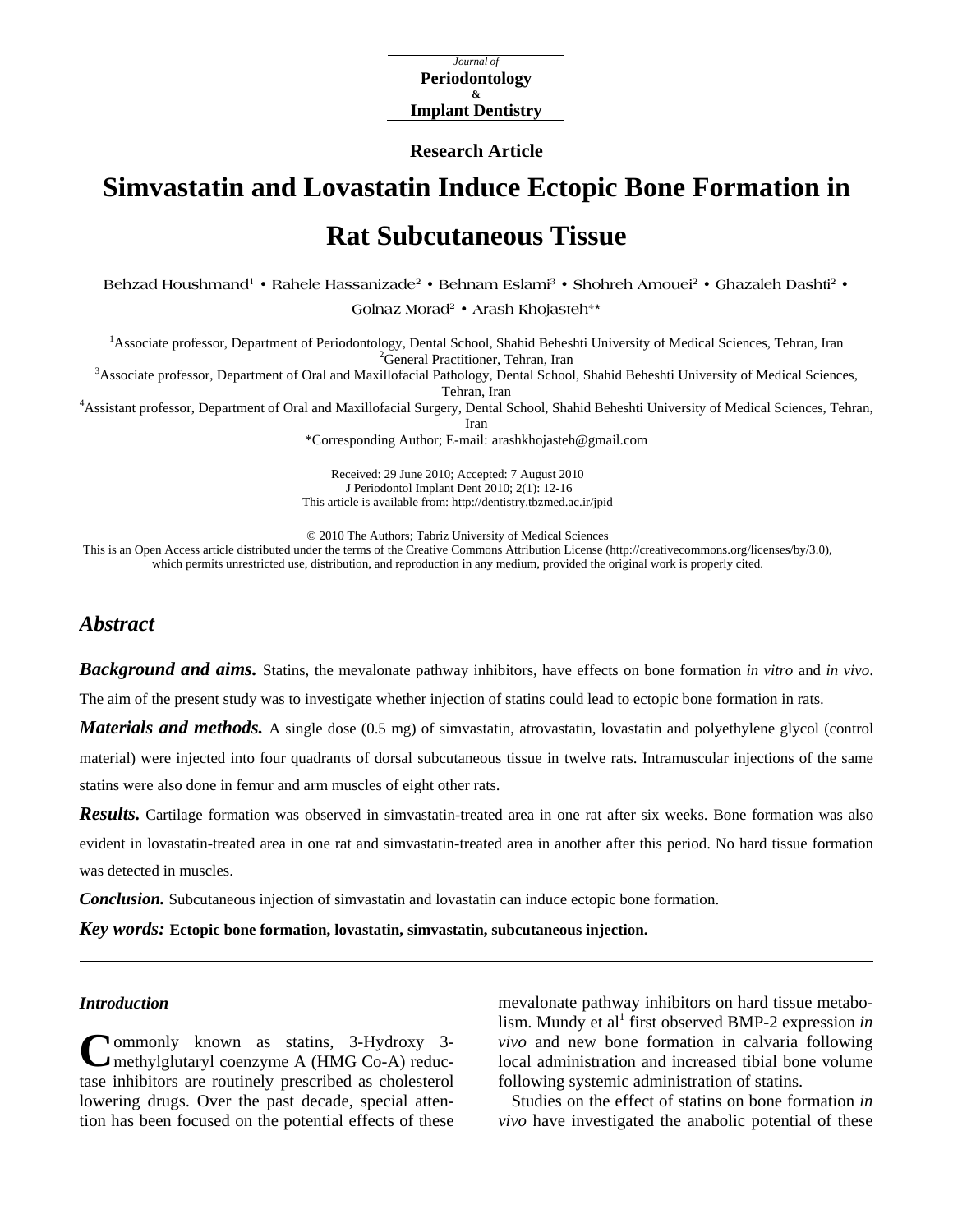mevalonate inhibitors. These animal studies have shown their anabolic effect in calvarial,<sup>2-4</sup> parietal,<sup>5,6</sup> tibial, $7-12$  and femoral<sup>13,14</sup> bone defects. Animal studies on the effect of statin administration in oral and maxillofacial region have also confirmed their anabolic effects on bone.<sup>15-21</sup> Bradely et al<sup>15</sup> showed that simvastatin stimulates BMP-2 and nitric oxide formation and regional bone formation in rat mandible models. Lee et  $al<sup>16</sup>$  examined local application of statins onto rat mandibles and observed reduced soft tissue swelling while preserving bone growth, increased bone formation and higher maximum force to fracture, compared to control group. Ozec et  $al<sup>17</sup>$  examined the effect of local simvastatin application on 3 mm-bone defects in rat mandible. Radiologic assessment of newly-formed bone by peripheral quantitative computed tomography showed significantly increased density in the experimental group. Histologic examination also confirmed their radiological findings. $17$ Wu et  $al^{18}$  examined local application of simvastatin in extraction sockets of rat mandibular incisors. Relative height of the residual alveolar ridge and bone mineral density were significantly increased compared to control groups. Larger newly formed bone islands and higher bone formation rate and quality were also detected in simvastatin-treated groups.<sup>18</sup> In a similar study, Nishimura<sup>19</sup> examined local application of simvastatin in rat mandibular sockets. Bone mineral density measured by dual-energy X-ray absorptiometry was higher in simvastatin groups. Increased cortical thickness was also evident compared to control groups.<sup>19</sup> Vaziri et al<sup>20</sup> examined local application of statins in ligature-induced bone resorption in the mandibles of ovariectomized rats. They observed less periodontal breakdown in simvastatin group.20 Morris et  $al<sup>21</sup>$  examined the effect of local simvastatin injection in healing of three-walled intrabony and furcation defects in beagle dogs. Improved ridge augmentation and new cementum formation was evident in simvastatin group compared to control groups. $^{21}$ 

Effect of subcutaneous administration of statins on bone metabolism is also studied.<sup>1,22-26</sup> However, ectopic bone formation following single subcutaneous injection of statins has not been reported so far. We hypothesized that simvastatin would have the potential to induce ectopic bone formation in stem-cell rich areas without proximity to other active materials, as used in other studies. The aim of the present study was to investigate whether injection of statins could lead to ectopic bone formation in rats.

# *Materials and Methods*

Twenty sixteen-week-old Sprague-Dawley rats (Pas-

teur Institute, Tehran, Iran), including ten males each weighing 250 grams and ten females each weighing 300 grams, were used in this observational experimental study. All procedures were approved by ethics committee of Shahid Beheshti University of Medical Sciences. Animals were acclimatized for four weeks in polycarbonate cages. They were exposed to a 12 hour light-dark cycle and had free access to food and water. Male and female rats in one group were separately caged.

Statins were dissolved in polyethylene glycol 300 according to USP26 monographs in order to reach to the concentration of 1.0 mg/ml. The rats were randomly assigned to seven groups; in the first three groups (each containing 4 rats), three different statins (simvastatin, atorvastatin, lovastatin) and polyethylene glycol (as the vehicle and the control material) were injected subcutaneously in two sides of vertebral column. In group A, 0.5 ml of simvastatin, atrovastatin, lovastatin and polyethylene glycol were respectively injected in upper left, upper right, lower right and lower left quadrants. The same drugs were injected, with one clockwise shift, in upper right, lower right, lower left and upper left quadrants respectively in group B and the same scenario was repeated in group (c) with another clockwise shift. Groups D, E, F and G each containing two rats, received intramuscular (IM) injections of simvastatin, atorvastatin, lovastatin and polyethylene glycol respectively in both femur and arm muscles. All injections were done by 28 gauge needles under general anesthesia (inhalation of 2 ml of halothane for two minutes in anesthesia chambers).

Animals were sacrificed by an overdose of halothane inhalation after six weeks. Samples containing subcutaneous tissue and underlying muscular tissue in the first three groups and muscular tissue in the last four groups, were separately immersed in plastic containers of neutral (phosphate buffered) 10% formalin solution and sent to an oral pathology laboratory (Shahid Beheshti University of Medical Sciences, Tehran, Iran). Each sample was cut into  $5 \mu m$  sections and 5 to 10 sections of each sample were observed by polarized microscope (Y-THM, Nikon, Japan).

# *Results*

Three rats, belonging to groups B, E and G, died because of an overdose of anesthetic agent. Calcified tissue formation following statin administration was observed in subcutaneous dorsal areas in three rats, belonging to groups B and C (Table 1). Simvastatin injected area in one rat was filled with chondral tissue. No sign of inflammation or foreign body reaction was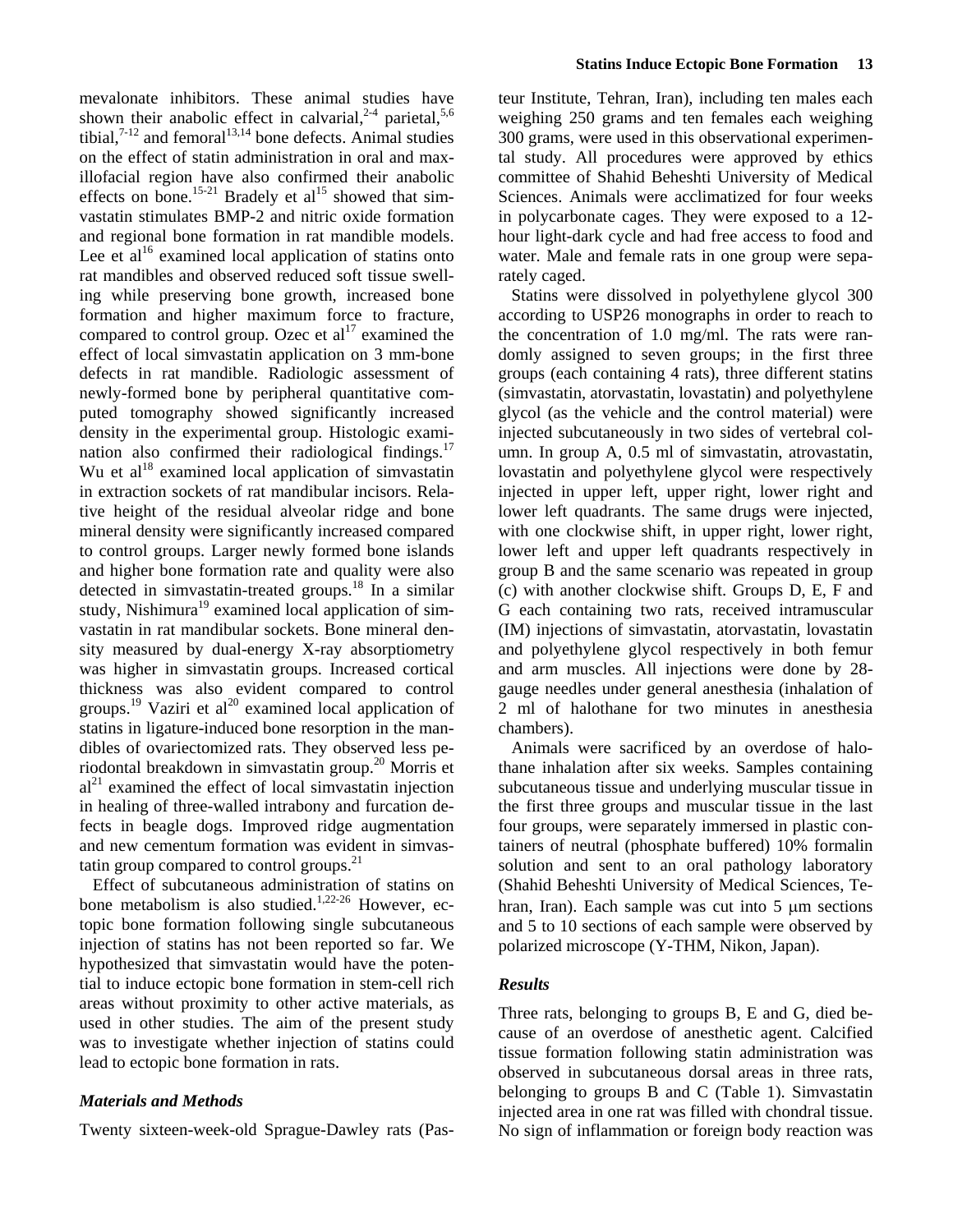#### **14 Houshmand et al.**

| osteoblastic ream |
|-------------------|
|                   |
|                   |
| does not exist    |
|                   |
| exists            |
|                   |
| exists            |
|                   |

|  |  |  |  | Table 1. Description of microscopic views of specimens with hard-tissue formation areas |
|--|--|--|--|-----------------------------------------------------------------------------------------|
|  |  |  |  |                                                                                         |

detected; while mesenchymal connective tissue undergoing cartilaginous differentiation was evident (Figure 1).

Bone formation was noticed in two other rats. Sim-



vastatin-treated tissue in one rat developed two foci of bone (95%) and some chondral tissue (5%). Woven bone tissue with active osteoblastic ream close to newly formed bone was apparent in both foci. Single



**Figure 1. Mesenchymal tissue undergoing cartilaginous differentiation following injection of simvastatin in rat dorsal subcutaneous tissue after six weeks (a: 40X, b: 100X, c: 400X). Chondroblasts are evident in lacunae (***black arrow***).** 

**Figure 2. Bone formation following injection of lovastatin in rat dorsal subcutaneous tissue after six weeks. Lammellar bone (\*), woven bone (#) and osteoblastic ream (***black arrow***) are evident (a: 100X, b: 200X, c: 400X). Bone marrow-like tissue is also detectable (***white arrow***).**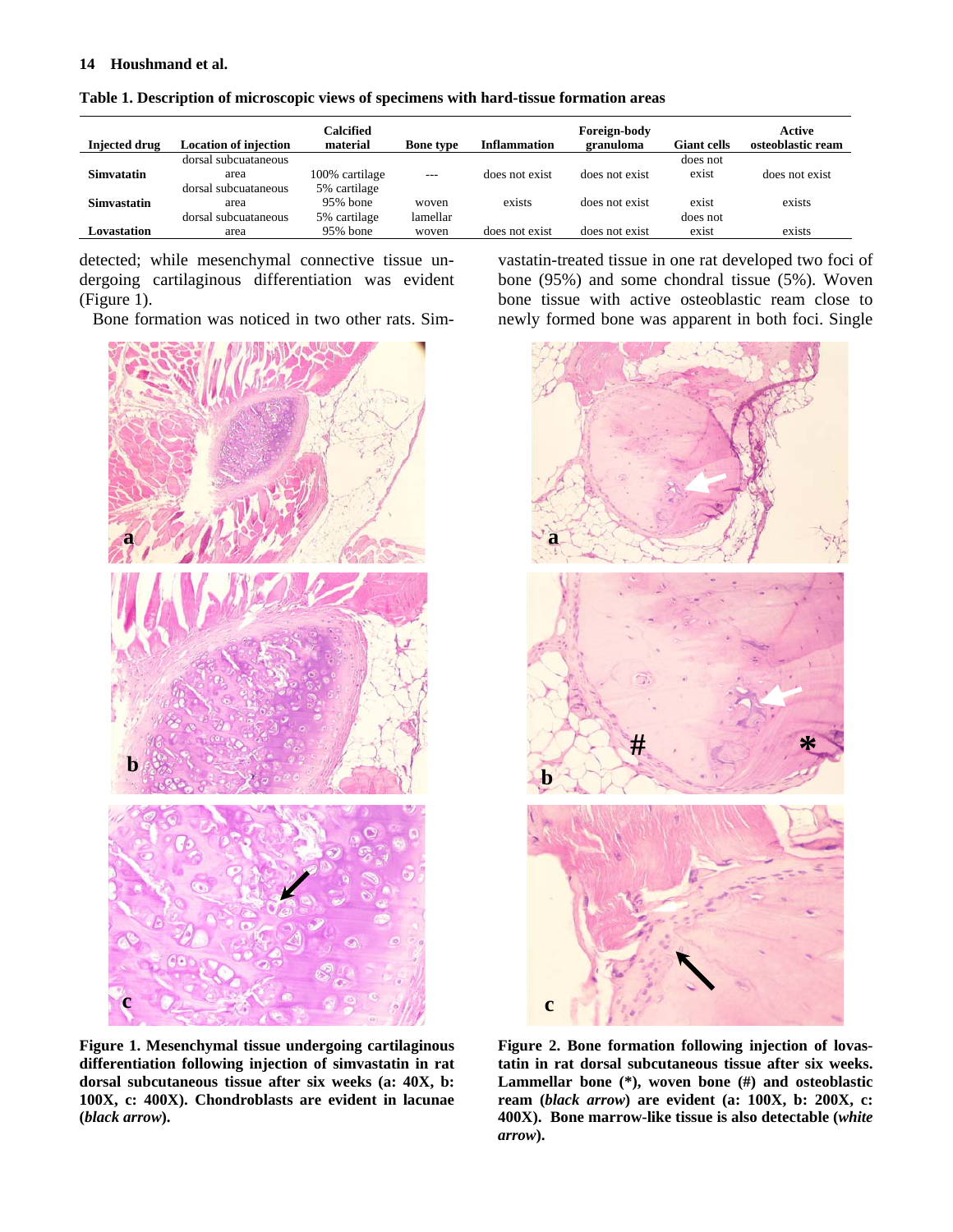giant cells were also found in some areas.

Two bone foci (95%) and some cartilage (5%) were also formed in lovastatin-treated dorsal subcutaneous tissue of one other rat. Lamellar and woven bone tissue and active osteoblastic ream were detected in both foci. The exclusive finding in this sample was formation of a bone marrow-like tissue in one bone focus. No sign of inflammation was detected in lovastatintreated area (Figure 2).

# *Discussion*

In the present study, the authors injected three types of statins in dorsal subcutaneous tissue and femur and arm muscles of rat. Ectopic hard tissue formation was detected in subcutaneous area in simvastatin- and lovastatin-treated areas in three rats. This is the first report of ectopic bone formation following a single injection of statins in subcutaneous tissue.

Adult subcutaneous tissue is an abundant source of mesenchymal stem cells which share with the bone marrow mesenchymal stem cells the capacity to differentiate into different mesenchymal lineages. Subcutaneous adipose cells can convert to osteoblast-like cells leading to ectopic bone formation in subcutaneous fat.<sup>27</sup>

Studies have shown the osseoinductive effect of statins on stem cells *in vitro*. Maeda et  $al<sup>28</sup>$  cultured MC3T3-E1 cells (a clonal pre-osteoblastic cell line derived from newborn mouse calvaria) in presence of simvastatin, atorvastatin or cerivastatin for 4-24 days. Simvastatin markedly increased mRNA expression for bone morphogenetic protein-2 (BMP-2), vascular endothelial growth factor (VEGF), alkaline phosphatase, type I collagen, bone sialoprotein, and osteocalcin (OCN) in MC3T3-E1 cells, while suppressing gene expression for collagenase-1, and collagenase-3. Statins were also shown to stimulate mineralization. $^{28}$ Baek et al<sup>29</sup> used simvastatin in rat bone marrow stromal cells culture and observed that simvastatin enhanced matrix calcification and increased alkaline phosphatase (ALP) activity. It was shown that simvastatin decreased the proliferation of cells, while osteocalcin mRNA expression level was enhanced.<sup>29</sup> A study on the effect of a fluvastatin-releasing hydrogel on human mesenchymal stem cells showed increased levels of CBFA1, alkaline phosphatase and type I collagen expression. BMP-2 formation and mineralization were also shown to enhance.30 A recent *in vitro* study, investigating the effect of three doses of mevinolin (lovastatin) on bone differentiation in D1 cells cloned from bone marrow stromal cells, showed higher levels of alkaline phosphatase, type I collagen and osteocalcin after mevinolin administration. Osteoblast-specific surface molecules in mevinolintreated groups were also detected. $31$ 

Subcutaneous bone formation following injection of statins over the calvarium has also been reported. In one study, an increase in new bone formation was observed following subcutaneous injection of simvastatin over the murine calvaria after  $5$  days.<sup>1</sup> More bone formation compared to control group was demonstrated 22 days following simvastatin injection over murine calvaria in another study.<sup>32</sup> Jinno et al<sup>23</sup> injected fluvastatin and atelocollagen-alpha-tricalcium phosphate (alpha-TCP) over the rat calvaria and observed more new bone formation compared to the control groups.

It can be hypothesized that subcutaneous injection of simvastatin and lovastatin can lead to differentiation of subcutaneous mesenchymal stem cells. Our findings demonstrate that this potential is not dependent on proximity of the subcutaneous tissue to bone (e.g. calvarium) or on statins use together with other active materials (e.g. alpha-TCP). It can be concluded that subcutaneous injection of simvastatin and lovastatin can induce ectopic bone formation in subcutaneous tissue. Further investigation is required to canvass the details of statins effect on bone formation mechanisms.

#### *References*

- 1. Mundy G, Garrett R, Harris S, Chan J, Chen D, Rossini G, et al. Stimulation of bone formation in vitro and in rodents by statins. *Science* 1999;286:1946-9.
- 2. von Knoch F, Wedemeyer C, Heckelei A, Saxler G, Hilken G, Brankamp J, et al. Promotion of bone formation by simvastatin in polyethylene particle-induced osteolysis. *Biomaterials* 2005;26:5783-9.
- 3. Nyan M, Sato D, Kihara H, Machida T, Ohya K, Kasugai S. Effects of the combination with alpha-tricalcium phosphate and simvastatin on bone regeneration. *Clin Oral Implants Res* 2009;20:280-7.
- 4. Nyan M, Sato D, Oda M, Machida T, Kobayashi H, Nakamura T, et al. Bone formation with the combination of simvastatin and calcium sulfate in critical-sized rat calvarial defect. *J Pharmacol Sci* 2007;104:384-6.
- 5. Wong RW, Rabie AB. Early healing pattern of statin-induced osteogenesis. *Br J Oral Maxillofac Surg* 2005;43:46-50.
- 6. Wong RW, Rabie AB. Histologic and ultrastructural study on statin graft in rabbit skulls. *J Oral Maxillofac Surg* 2005;63:1515-21.
- 7. Ayukawa Y, Yasukawa E, Moriyama Y, Ogino Y, Wada H, Atsuta I, et al. Local application of statin promotes bone repair through the suppression of osteoclasts and the enhancement of osteoblasts at bone-healing sites in rats. *Oral Surg Oral Med Oral Pathol Oral Radiol Endod* 2009;107:336-42.
- 8. Du Z, Chen J, Yan F, Xiao Y. Effects of Simvastatin on bone healing around titanium implants in osteoporotic rats. *Clin Oral Implants Res* 2009;20:145-50.
- 9. Moriyama Y, Ayukawa Y, Ogino Y, Atsuta I, Koyano K. Topical application of statin affects bone healing around im-